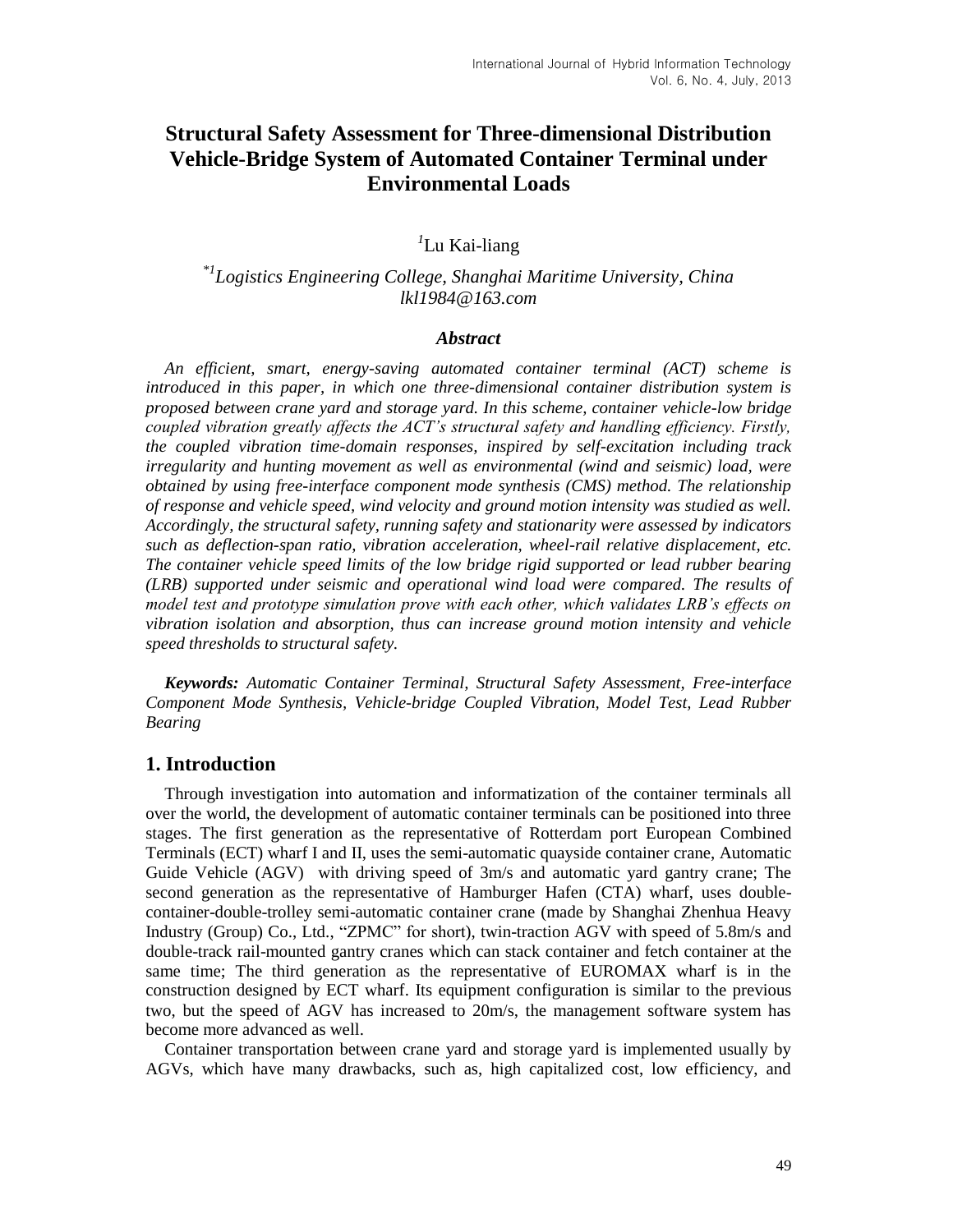serious interference among AGVs. Virtual Reality simulation for automatic container terminal (ACT) scheme illustrated in Figure 1 presents one three-dimensional container distribution system between crane yard and storage yard. Compared to existing ACTs, this scheme has many advantages: (1) Three-dimensional transportation replaces the ground planer way, which solves the AGVs' interference problem. (2) The container vehicles no longer rely on GPS navigation and positioning system, but adopt a more convenient and more accurate orbital positioning. (3) The container vehicle and truss bridge distribution system is less expensive than the AGV system. Last but not the least, green power drive of the entire system is utilized and thus operating cost is reduced.

In this scheme, the low bridge suffers from moving load, container weight and vehicle selfweight. Wheel and rail interaction under self-excitations as track irregularity and hunting movement, external excitations including wind and seismic load, induces lateral and vertical coupled vibration which in turn affects the operating safety and stationarity of vehicle and bridge system. Studies on the coupled vibration of the vehicle and truss bridge system are the necessity of structure safety performance and handling efficiency. The results can be the basis of structure health monitoring, life prediction, optimal design and related industry standard's development.

Vehicle and bridge coupled vibration research has been largely carried out in the area of rail transportation [1-5]. Many factors affect the vibration of vehicle-bridge (VB) system, including self-excitation (track irregularity and hunting movement, *etc*.) and external excitation (wind and seismic load, *etc*.). At present, multi-rigid body-spring-damper discrete model is adopted as the vehicle model while FEM model as bridge model. Then the system equation is formed through wheel-rail interaction. The equation is solved in the time domain due to time-varying. Two main external excitations of VB system are wind and seismic loads. Many researchers have studied the VB system coupled vibration, such as long-span cable stayed bridges or suspension bridges, under disturbing wind [1, 3, 4] or seismic circumstances [5]. Both wind or earthquake effect on vertical and lateral vibration was presented and safe speed limit was gained.

Wheel-rail interaction is usually treated in the following three ways: (1) Both measured track irregularity and hunting movement are assumed to be the wheel-rail interaction [1-2]. (2) Measured or artificial profile of bogie frame hunting movement is considered as the system input [3]. (3) The creep force and kinematical relation of the wheel-rail model can be calculated iteratively by rolling contact theory, such as Hertz theory [4]. Among the three ways, only the last one is able to determine the contact point and contact force of wheel and rail precisely. However, this procedure is very complicated. If the aim is not the wheel- rail kinematical relation but the coupled vibration of VB system, the first two methods are reasonably effective.

The free-interface component mode synthesis (CMS) is very popular because of high efficiency and convenient combination with the experimental modal technique. Interface compatibility conditions can be considered approximately as wheel-rail interaction. Vehicle and bridge is combined to one entire system for coupled vibration analysis [1, 2, 6, 7].

Generally speaking, safety assessment for bridge structure mainly includes: (1) Evaluation of bearing capacity: bridge structure in the aspects of strength, stiffness, stability, whether or not to meet the existing transport load requirements. (2) Durability assessment: fatigue damage and remaining life so far. (3) Applicability evaluation: travelling safety, running stationarity, and passenger comfort, *etc.* [8, 9]. At present, a variety of bridge evaluation technology, calculation model of bridge safety and bridge evaluation expert system had evolved on the basis of fuzzy mathematics and artificial neural network theory. Introducing the method of mathematical analysis, system engineering and other related fields is also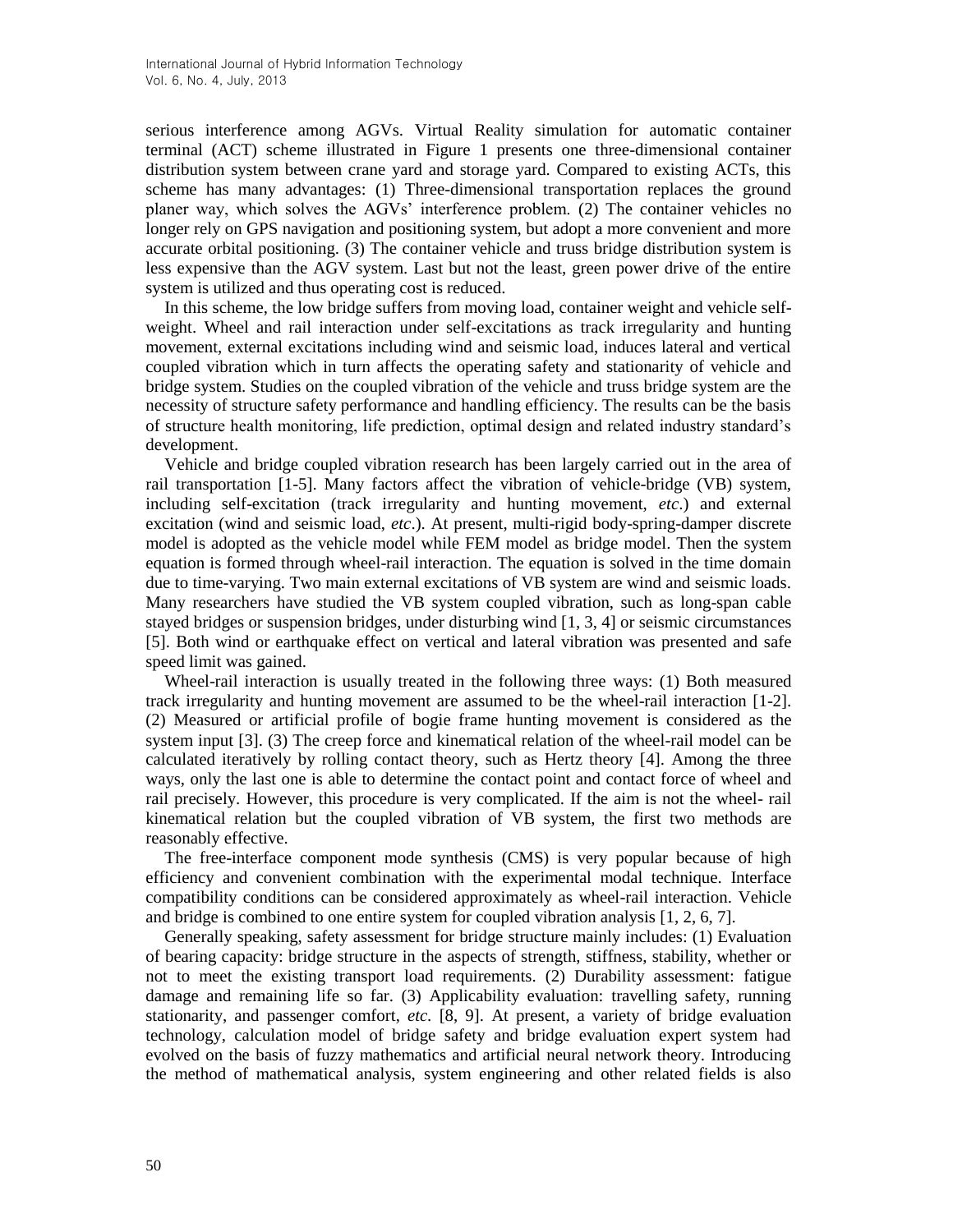expanded the connotation and extension of the assessment of bridges. Bridge safety assessment methods mainly include: (1) Survey method based on the appearance; (2) Expertise evaluation method; (3) Analytic hierarchy process; (4) Fuzzy comprehensive evaluation method; (5) Methods based on the theory of structural reliability; (6) Method based on damage mechanics and fatigue fracture; (7) Methods based on design specification, *etc.* [10, 11].

In this paper, by using free-interface CMS method, the coupled vibration time-domain responses of the three-dimensional distribution VB system in the ACT under environmental loads were obtained, and the structural safety, running safety and stability were evaluated.

# **2. Structural Coupled Vibration Analysis of the Three-Dimensional Distribution VB System in ACT**

## **2.1. System Components**

As shown in Figure 1, this structural system includes container crane, container vehicletruss bridge system, ground railway, and ground rotary container vehicle, *etc*. Container distribution procedure is described as follows and vice versa: firstly, crane 1 lifts one container from one vessel to one container transport vehicle 3 seated on the low bridge 2. Secondly, the transport vehicle 3 runs and reaches certain position in high speed and then the container is lifted down to one ground rotary container vehicle 4 by one lifting vehicle 5. Thirdly, the ground vehicle 4 with one container drives to the storage yard 7 on the track 6.

The braces and truss beams of the bridge are linked in full rigid (weld and bolt connection) or full flexible (LRB connected) way. Overall size of the low bridge is shown in Figure 2.



1. container crane; 2. low bridge; 3. container transport vehicle; 4. container lifting vehicle; 5. ground rotary container vehicle; 6. ground track; 7. yard; 8. track crane

## **Figure 1. Virtual Reality Simulation for Automated Container Terminal (ACT)**





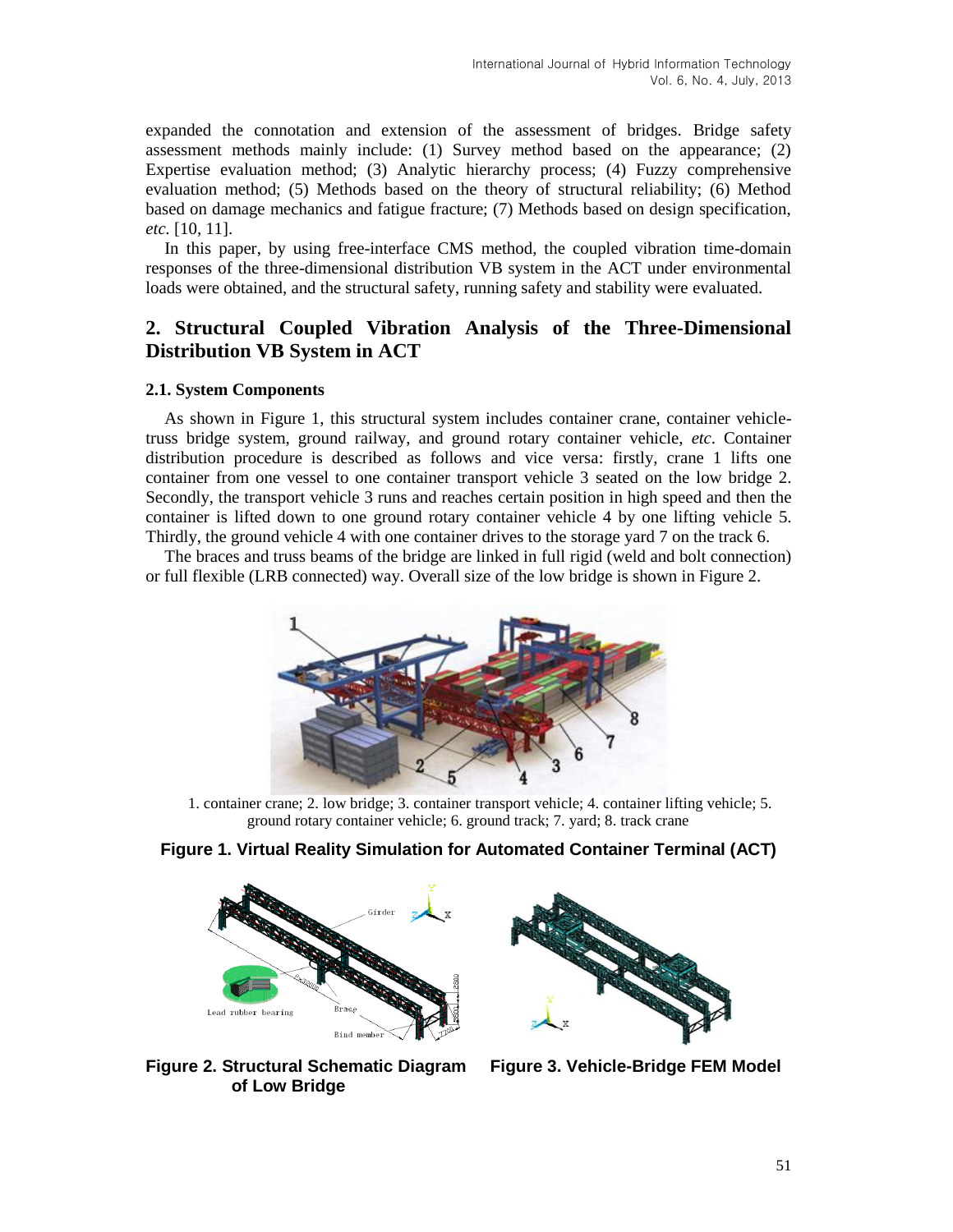## **2.2. Container Vehicle-Low Bridge System Model**

The container vehicle and the low truss bridge finite element method (FEM) model were established, as shown in Figure 3. The truss bridge and each vehicle are divided into freeinterface subcomponents. Track model is not established and wheel degree of freedoms (DOFs) and rail DOFs are considered as the interface freedoms of vehicle and truss bridge respectively.

Assume that there is no relative displacement between rail and truss beam, considering self-excitation (track irregularity and lateral hunting movement), thus the bridge interface displacement

$$
\mathbf{B}_{\boldsymbol{u}_j} = \mathbf{B}_{\boldsymbol{u}_{v,j}} + \boldsymbol{u}_{h,j} + \boldsymbol{u}_{s,j}
$$
\n
$$
(1)
$$

Where,  $\frac{B}{v}$  ${}^{\text{B}}\mathbf{u}_{v,i}$ ,  $\mathbf{u}_{h,i}$ ,  $\mathbf{u}_{s,j}$  are the bridge interface displacement, wheel set hunting movement and track irregularity vectors respectively[12].

Also assume that: (1) Wheel is a rigid body always contacted with rail, that is, the wheels do not jump; (2) Small displacement vibration of both vehicle and bridge; (3) Neglect effect from vehicle longitudinal movement on the bridge vibration and vehicle velocity. Interface compatible conditions are utilized to assembly VB coupled vibration system equation [6, 7].

LRB is a common device for seismic isolation and energy consumption, and widely used in bridges and constructions for its merits of simple structure, easy manufacture, and convenient installation and so on. Because of LRB's complicated non-linear characteristic, researchers usually adopt the equivalent linear model or the bilinear model in current analysis and design. According to the equivalent linear model, mechanical characteristic parameters of the LRB are listed in Table 1.

**Table 1. Mechanical Characteristic Parameters of the LRB**

| <b>Type</b> | Mass $m$ (kg) |                     | Vertical Stiffness $K_{n}$ (N/m) Equivalent Horizontal Stiffness $k_{n}$ (N/m) |
|-------------|---------------|---------------------|--------------------------------------------------------------------------------|
| GZY300      | 56            | $1.188\times10^{6}$ | $1.13\times10^{3}$                                                             |
| GZY400      | 126.          | $1.85\times10^{6}$  | $1.69\times10^{3}$                                                             |
| GZY500      | 228           | $1.972\times10^{9}$ | $1.91\times10^{6}$                                                             |

## **2.3. Numerical Simulation of Track Irregularity and Wind Load Stochastic Processes**

By considering of weak correlation between different directions, the Shinozuka's method [13] was utilized to simulate one-variant multidimensional homogeneous process. Such left track (LT) and right track (RT) lateral and vertical irregularity is illustrated in Figure 4. Moreover, PSD of simulated sample is observed to agree with the target, one example is as shown in Figure 5.



**Figure 4. Vertical or Lateral Track Irregularity Curve of the Left or Right Track**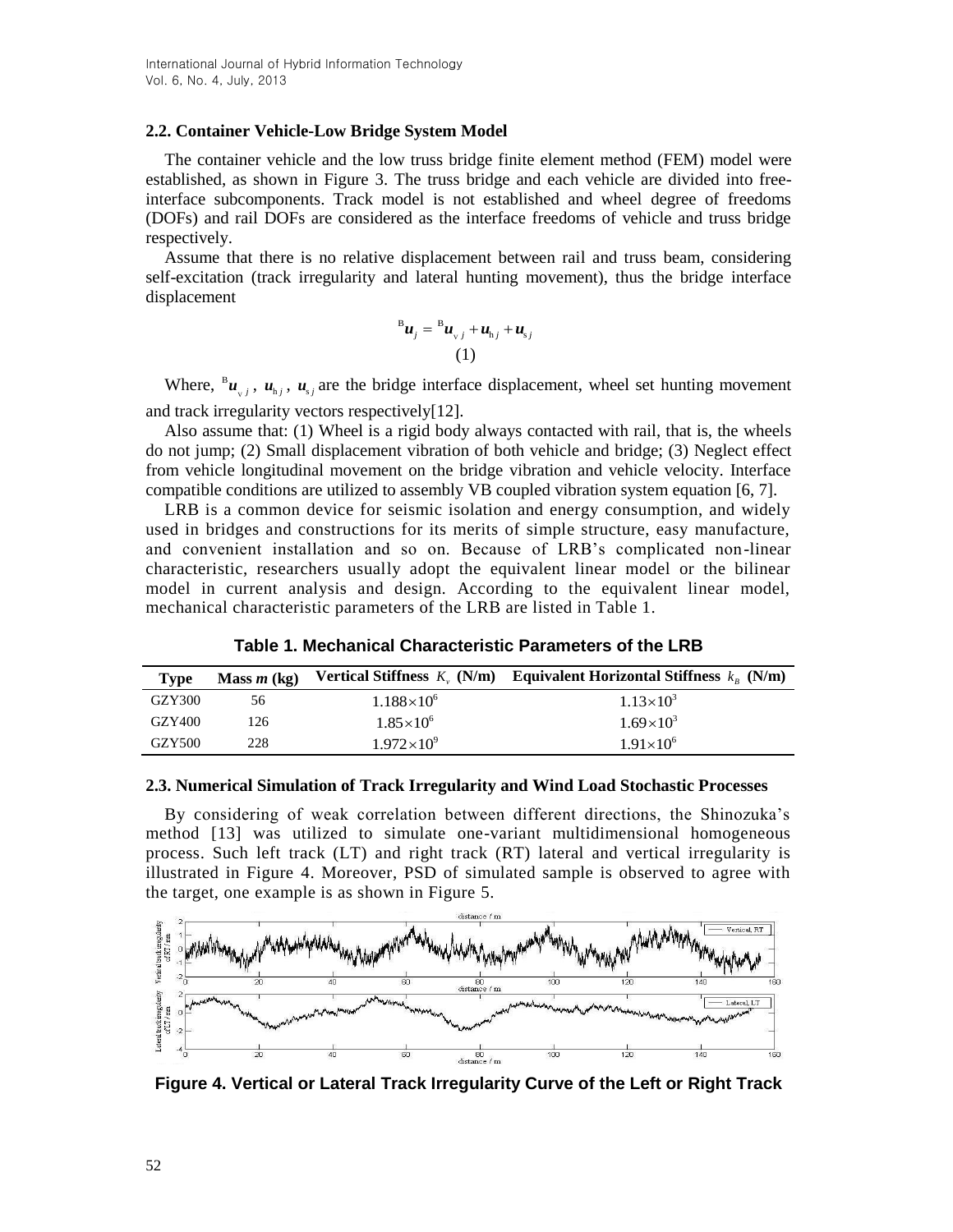International Journal of Hybrid Information Technology Vol. 6, No. 4, July, 2013



In this paper, Kaimal spectrum and Lumley-Panofsky spectrum were selected to simulate along-wind and vertical-wind, if  $\overline{U}(10) = 60$  m/s, along-wind and vertical-wind velocity time-history curves are illustrated in Figure 6.

# **2.4. Self-excitation Vibration Simulation and Model Test Results Comparison**

Take Force, Length and Time as fundamental dimension system ([F,L,T]), structural dynamic similarity principles can be derived via dimensional analysis. Similarity principles and similarity constants for main physical variables can be obtained (refer to Appendix I). The designed model is shown in Figure 7.



**Figure 7. Photos of the Truss Bridge and the LRB Models**

Under full rigid or flexible support constraint, self-excitation test maximum response and simulation values are listed in Table 2.

| Prototype                      |                         |             | <b>Maximum Acceleration</b><br>Response of Bridge $(m/s^2)$ |      |                       | <b>Maximum Acceleration</b><br>Response of Vehicle $(m/s^2)$ |                       |             |                       |  |  |  |  |
|--------------------------------|-------------------------|-------------|-------------------------------------------------------------|------|-----------------------|--------------------------------------------------------------|-----------------------|-------------|-----------------------|--|--|--|--|
| <b>Vehicle</b><br><b>Speed</b> | <b>Suppor</b><br>t Form |             | <b>Vertical</b>                                             |      | Lateral               |                                                              | <b>Vertical</b>       | Lateral     |                       |  |  |  |  |
| (m/s)                          |                         | <b>Test</b> | Simula<br><b>Test</b><br>tion                               |      | <b>Simul</b><br>ation | <b>Test</b>                                                  | <b>Simul</b><br>ation | <b>Test</b> | <b>Simul</b><br>ation |  |  |  |  |
| $\overline{4}$                 | rigid                   | 2.05        | 1.54                                                        | 0.15 | 0.16                  | 0.26                                                         | 0.069                 | 0.32        | 0.220                 |  |  |  |  |
|                                | flexible                | 1.37        | 1.32                                                        | 0.14 | 0.12                  | 0.22                                                         | 0.063                 | 0.29        | 0.218                 |  |  |  |  |
| 6                              | rigid                   | 2.07        | 1.60                                                        | 0.20 | 0.20                  | 0.38                                                         | 0.129                 | 0.61        | 0.410                 |  |  |  |  |
|                                | flexible                | 1.70        | 1.34                                                        | 0.16 | 0.15                  | 0.41                                                         | 0.126                 | 0.48        | 0.397                 |  |  |  |  |
| 8                              | rigid                   | 2.23        | 1.65                                                        | 0.19 | 0.24                  | 0.49                                                         | 0.223                 | 0.81        | 0.634                 |  |  |  |  |
|                                | flexible                | 1.80        | 1.38                                                        | 0.18 | 0.20                  | 0.55                                                         | 0.238                 | 0.73        | 0.576                 |  |  |  |  |

**Table 2. Maximum Acceleration Response Comparison of Model Test and Prototype Simulation**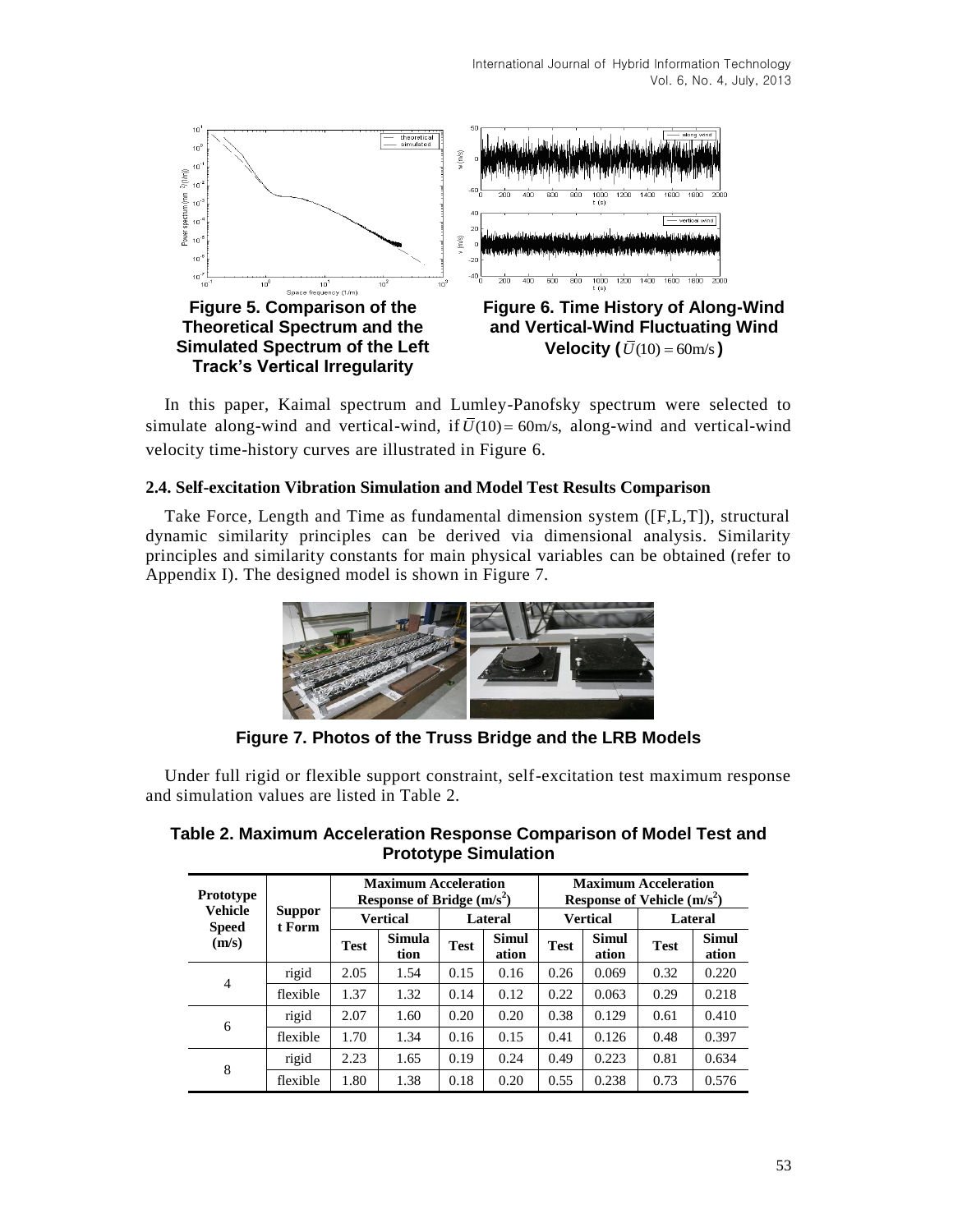International Journal of Hybrid Information Technology Vol. 6, No. 4, July, 2013

Table 2 presents that the model test acceleration response and simulation value agree with each other very well. The vehicle-bridge response value increases with vehicle velocity. Moreover, under full flexible support, the responses are obviously less than that under full rigid supports, which indicates that the LBR can effectively reduce the acceleration response.

When the vehicle speed is  $4m/s$  and one line is on operation (single-running), lateral acceleration of the middle span of the bridge with full rigid supports and vehicle acceleration, lateral acceleration response prototype simulation and model test time history curves of the truss bridge and the vehicle ( $v_y=4m/s$ ) are shown in Figure 8 and Figure 9.





a) Lateral acceleration of the middle span b) Lateral acceleration of the vehicle

**Figure 8. Lateral Acceleration Response Prototype Simulation Time-History Curves of the Truss Bridge and the Vehicle (** $v<sub>v</sub>$ **=4m/s)** 



**Figure 9. Lateral Acceleration Response Model Test Time-History Curves of the Bridge and Vehicle (** $v_y$ **=4m/s)** 

By comparing Figure 8 to Figure 9, the vehicle-bridge vibration waveforms are the same as the simulation. Dynamic time-history analysis and model test verifies that the model design is reasonable and Dual-compatible CMS method is feasible to solve the coupled vibration of the VB system.

# **3. Structural Safety Assessment of the Container Vehicle-Low Bridge System**

## **3.1. Vehicle-bridge Safety Evaluation Standard**

(1) Bridge safety assessment standards

a. Deflection-span ratio threshold: for continuous truss bridges, vertical deflection caused by a moving train must be lower than L/900, L is the span. But lateral limit is not provided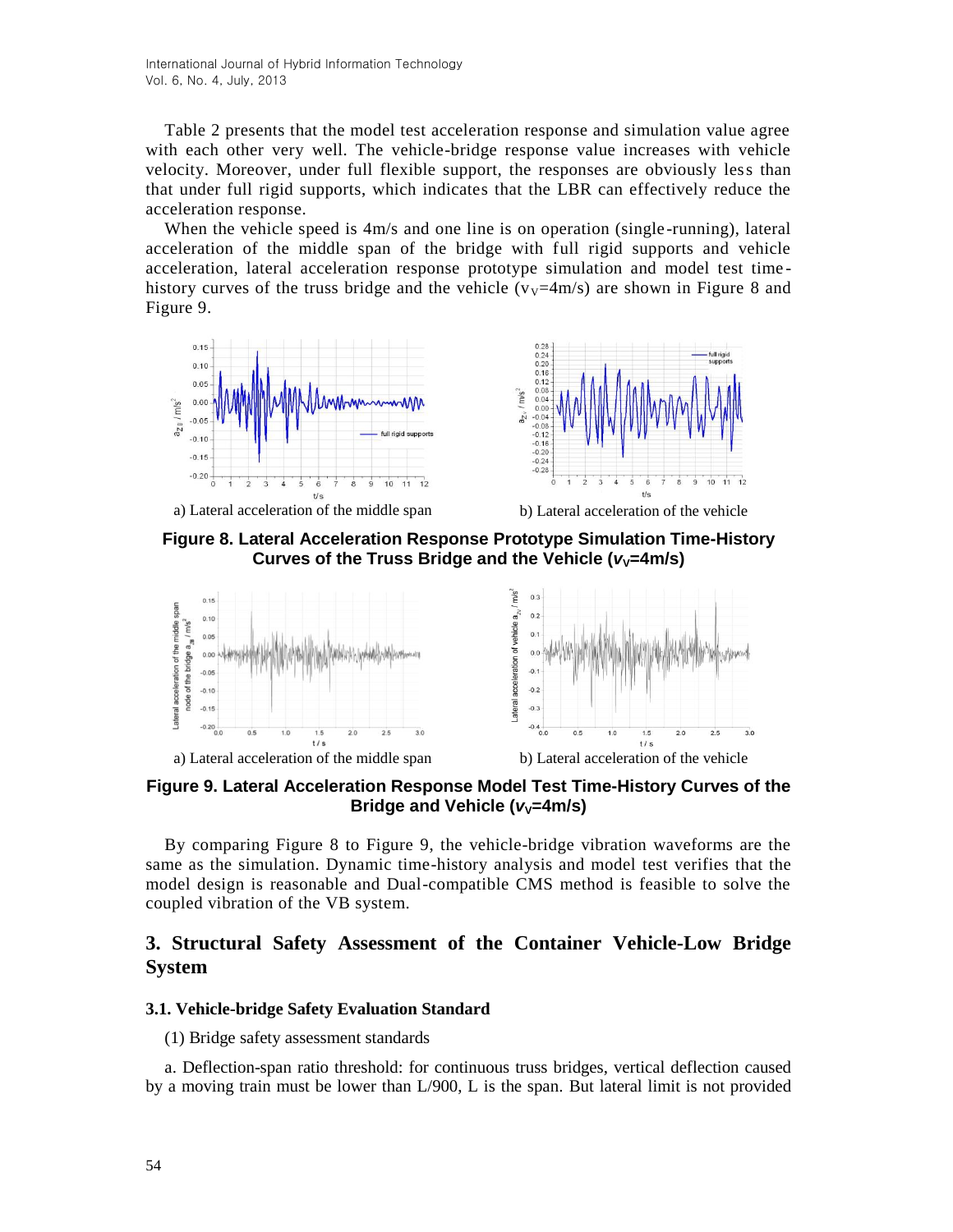(refer to TB10002.1-99). Japan's truss bridge specification takes the lateral value as half of the vertical deflection, that is, L/1800 [3]. For the truss bridge here, vertical and lateral deflections are 0.036m and 0.018m respectively.

b. Acceleration threshold: EUROCODE indicates the vertical acceleration maximum must be 0.5g and specifies the limit as  $1.4 \text{m/s}^2$  (0.14g) [12].

(2) Vehicle running safety assessment standards

At present, running safety is quantified by the derailment coefficient, wheel load reduction rate and wheel transverse rocking force. This paper apply this out-rail geometric criteria to evaluation. It is defined by the wheel shift  $|\mu_{\rm s}|$  and transverse offset of wheel relative to the rail  $|\Delta|$ . When both conditions are satisfied the wheel will run out of the rail. In this case,  $\mu$ , and  $|\Delta|$  can be determined as 25mm and 37.5mm by the wheel-rail contact relationship.

(3) Running stationarity assessment standards

This parameter can be evaluated by the indices of vehicle body acceleration. GB5599-85 suggests that vertical and lateral acceleration limit of the train body is lower than 0.7g and 0.5g respectively.

## **3.2. Structural Safety Assessment under Wind Load**

When vehicles double-running, both vertical static deflection  $y_s$  and lateral static deflection  $z_s$  vary with the mean velocity  $\bar{U}$  illustrated in Table 3. From Table 3, static vertical and lateral deflections and dynamic deflections comply with TB10002.1-99.

# **Table 3. Maximum Vertical and Lateral Static Deflection, Wheel-Rail Relative Displacement vs. Mean Velocity of the Fluctuating Wind (The Truss Bridge Rigid Supported)**

| U<br>m/s           | 20   | 25   | 30   | 35   | 40   | 45   | 50   | 55   | 60   |
|--------------------|------|------|------|------|------|------|------|------|------|
| $y_s$ / mm         | 10.1 | 10.2 | 10.3 | 10.5 | 10.6 | 10.8 | 10.9 | 11.0 | 11.1 |
| $z_s$ mm           | 4.14 | 4.53 | 5.02 | 5.59 | 6.25 | 7.00 | 7.84 | 8.77 | 9.78 |
| / mm<br>$\mu$      | 10.3 | 10.8 | 11.6 | 12.1 | 12.7 | 13.2 | 13.9 | 15.0 | 15.5 |
| $ \Delta $<br>' mm | 5.94 | 6.90 | 8.15 | 9.55 | 11.0 | 12.4 | 14.1 | 16.6 | 19.2 |



**Figure 10. Maximum Lateral Acceleration Response of the Truss**  Bridge vs.  $v_v$  and  $\bar{v}$ 



**Figure 11. Maximum Lateral Acceleration Response of the Vehicle vs.**  $\mathsf{v}_\mathsf{V}$  **and**  $\bar{v}$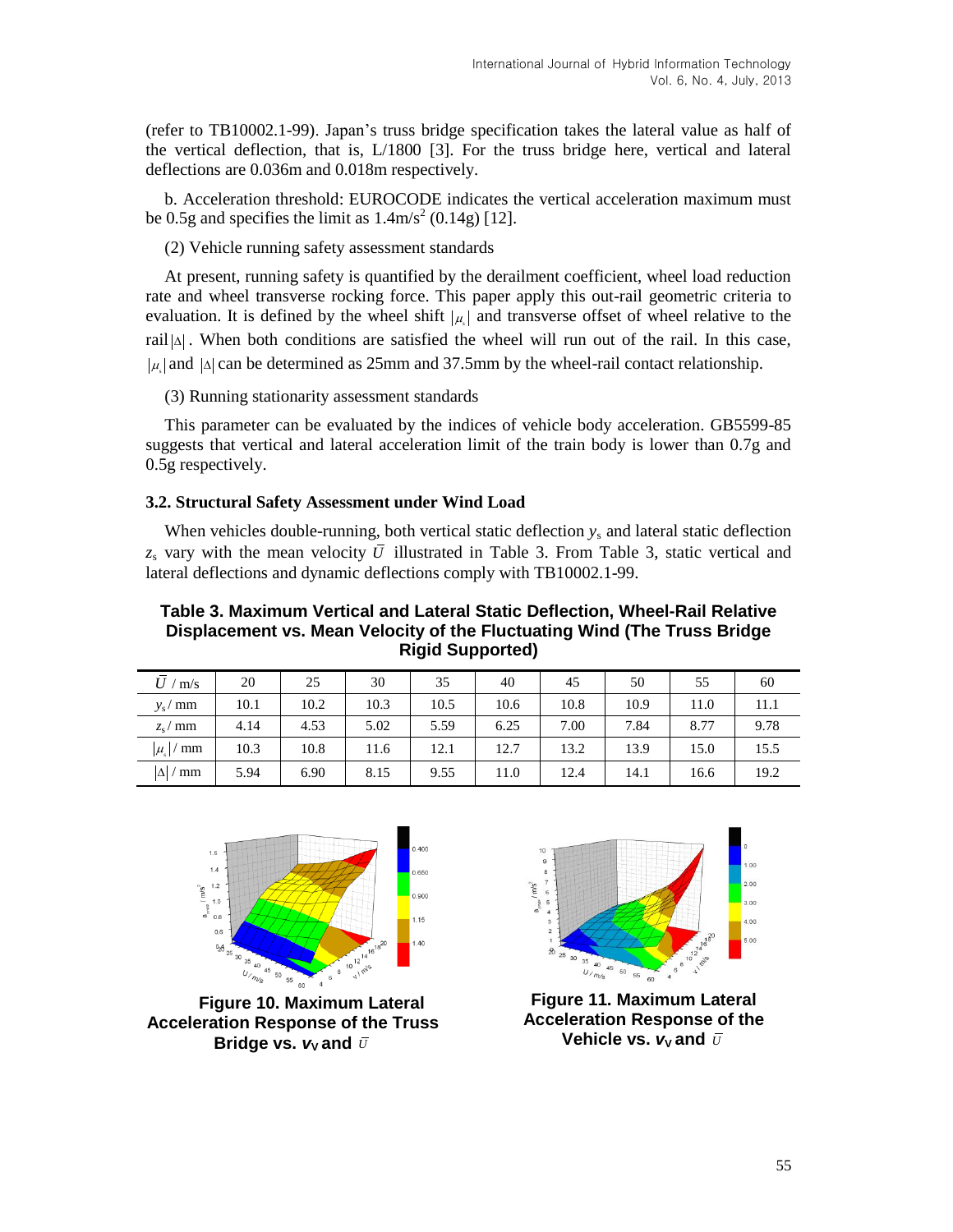Figure 10 presents that lateral acceleration of the bridge increases with the vehicle speed and wind velocity. So does the vertical acceleration. When the vehicle speed and mean wind velocity are 20m/s and 60m/s respectively, vertical acceleration reaches  $2.43 \text{m/s}^2$ .

According to acceleration standard, vertical acceleration value is below 0.5g. However, when wind velocity is larger than 45m/s and the vehicle speed larger than 20m/s, or when wind velocity is larger than 55m/s and the vehicle speed larger than 18m/s, the lateral acceleration is beyond the limit, 0.14g by TB10002.1-99 standard.

Vertical and lateral relative displacement maximum can be referred in Table 3. .According to derailment geometric condition,  $|\mu_s| \ge 25$ mm,  $|\Delta| \ge 37.5$  mm, when wind velocity is below 60m/s and vehicle speed below 20m/s, the vehicle is safe. It is noted that wheel-rail relative displacement errors do exist and thus stationarity indictor must be examined further.

From Figure 11, lateral acceleration rises with the two velocities. When the vehicle speed and mean wind velocity are 20m/s and 60m/s respectively, vertical acceleration reaches 9.68m/s<sup>2</sup>. Vertical acceleration satisfies the similar trend and its maximum is  $2.31 \text{m/s}^2$ , far below the lateral value.

According to the vehicle running stationarity assessment standard, vertical acceleration maximum is out of reach of the threshold 0.7g by GB5599-85 standard. However, when wind velocity is larger than 50m/s and the vehicle speed larger than 18m/s, or when wind velocity is larger than 55m/s and the vehicle speed larger than 14m/s, the lateral acceleration is beyond the limit, 0.5g by TB10002.1-99 standard.

In summary: (1) Deflection-span ratio and acceleration indices are suggested to assess the bridge safety. That is, deflection-span is examined first, acceleration indices next. (2) Lateral acceleration of the vehicle and bridge probably go beyond the threshold, especially for the vehicle. (3) When the vehicle runs at the designed speed of 4m/s and mean wind velocity less than 60m/s, indicators are far less than the standard limit, which indicates the structural safety and running stationarity are good. And when on full rigid supports, the vehicle velocity can be raised to 8m/s.

When mean wind velocity is below 60m/s and the vehicle speed below 20m/s, the maximum coupled vibration response of vehicle-bridge on full rigid supported and full LRB supported are compared in Table 4.

| <b>Coupled Vibration Results</b>                  | Rigid     | <b>LRB</b> | <b>Standard limits</b> |
|---------------------------------------------------|-----------|------------|------------------------|
| Vertical static and dynamic deflection / mm       | 11.1/32.7 | 13.3/35.3  | 36                     |
| Lateral static and dynamic deflection / mm        | 9.78/11.5 | 14.2/15.0  | 18                     |
| Vertical acceleration of bridge/ $m/s^2$          | 2.43      | 2.04       |                        |
| Lateral acceleration of bridge / $m/s2$           | 1.61      | 1.35       | 1.4                    |
| Lateral acceleration of vehicle / $m/s2$          | 9.68      | 4.64       |                        |
| Vertical relative displacement of wheel-rail / mm | 15.5      | 22.8       | 25                     |
| Lateral relative displacement of wheel-rail / mm  | 19.2      | 21 2       | 37.5                   |

| Table 4. Comparison of the Maximum Vehicle-Bridge Coupled Vibration |  |
|---------------------------------------------------------------------|--|
| Response when the Truss Bridge Rigid Supported and LRB Supported    |  |

From the table, consistent to the model test results, LRB can reduce acceleration obviously. For example, in the above case, the vehicle and bridge acceleration decrease down the limit. However, LRB will increase lateral deflection and wheel-rail relative displacement which can be controlled down the limit by certain LRB model. In a word, if full rigid supported theme is changed into full LRB supported theme, vehicle speed can be raised to 20m/s.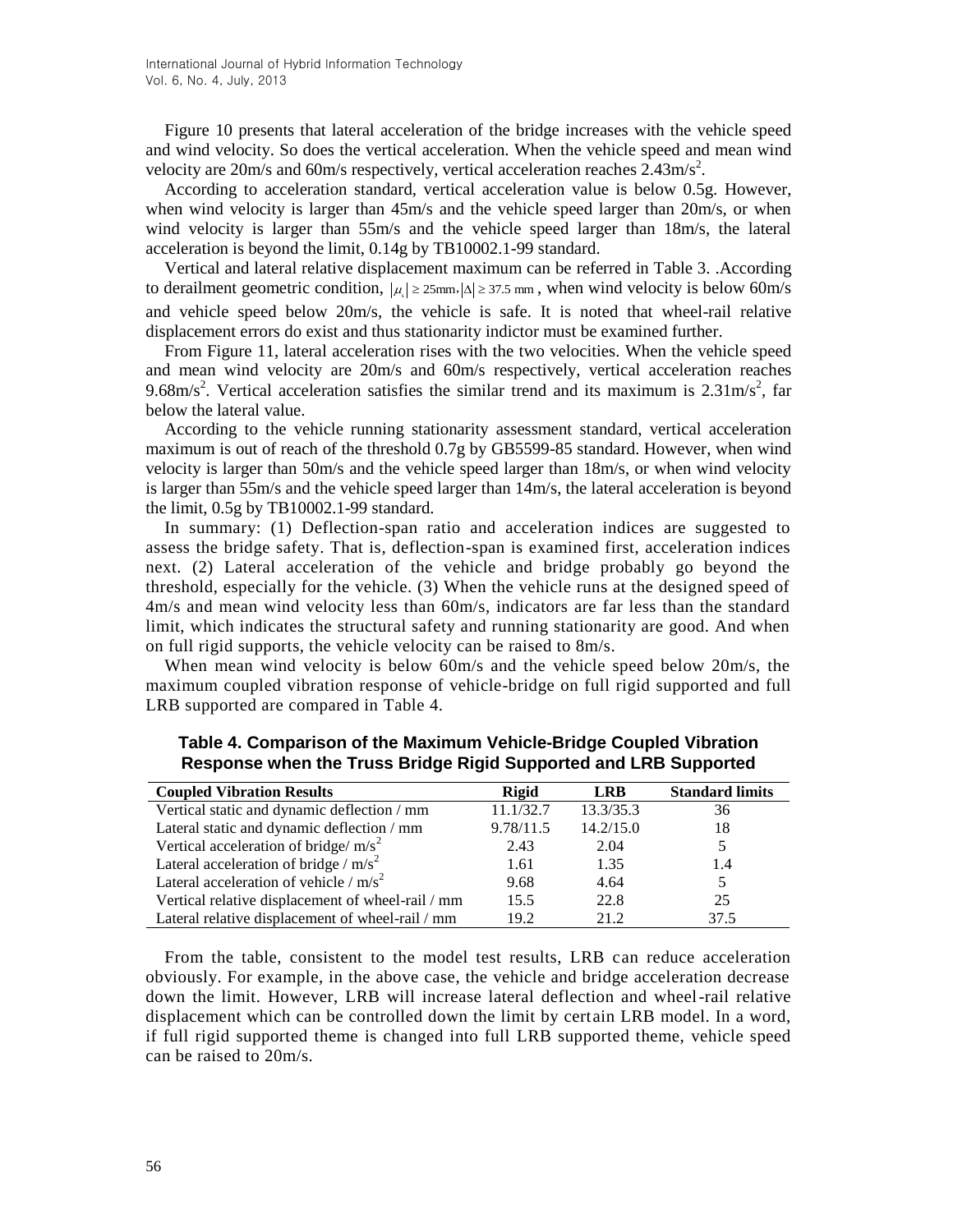#### **3.3. VB Coupled Vibration Response under Seismic and Operational Wind Load**

One typical seismic code, such as EI Centro wave was applied to the vehicle-bridge system and neglected multi-point excitation and traveling-wave effect. In simulation, mean wind velocity and lateral seismic acceleration were taken 20m/s and 0.34g respectively, because that Typhoon (or storms, hurricanes) and earthquake this two kinds of extreme external environment excitation occur at the same time is very unlikely. The starting point is properly selected to assure the occurrence of maximum acceleration. On full rigid supports, when the vehicle is running at 4m/s in two line way, the vertical and lateral displacement and acceleration in the middle of the bridge with and without seismic load is compared in Figure 12 a), b), c).



**Under either Seismic Load or Not**

Figures 12 presents that when seismic load applied, the maximum response and frequency value become larger than that without earthquake load. For example, the displacement and acceleration in middle span under seismic load is 1.9, 4.6 and 12.4 times than that without. Furthermore, vertical displacement time-history in middle span presents moving vehicle load is significant for the coupled vibration and that seismic load mainly affects the amplitude. However, in lateral vibration analysis, all time history curve is similar to EI Centro wave, which state that seismic load is main cause, compared to operational wind load and self-excitation. Therefore, if the construction site probably suffers from rarely occurred earthquake, seismic load must be considered in the design.

## **3.4. Structural Safety Assessment under Seismic and Operational Wind Load**

Lateral acceleration maximum trend of the vehicle and the middle span of the truss bridge on two kinds of supports vs. seismic intensity and the vehicle speed are shown in Figure 13 and Figure 14.



**Figure 13. Ground Motion Intensity and Vehicle Speed Limits for Structural Safety when Rigid Supported**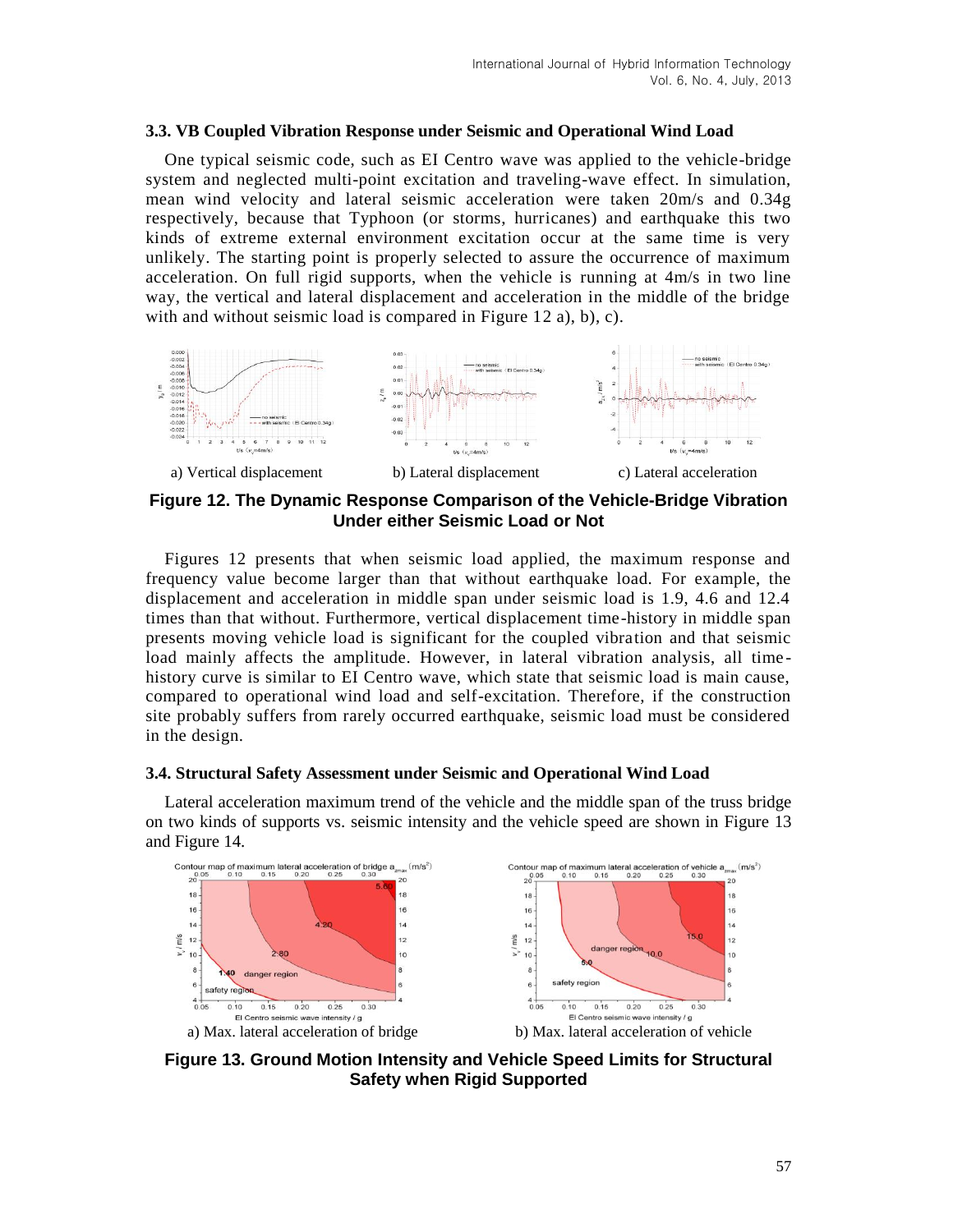

**Figure 14. Ground Motion Intensity and Vehicle Speed Limits for Structural Safety when LRB Supported** 

By comparing Figure 13 and 14 to Figure 10 and 11, the sensitivity of the response to the seismic load is greater than the wind load. Illustrated in Figure 13, 14, safety zone of taking lateral acceleration of bridge as assessment indicator is smaller than that of the vehicle, which indicates that the bridge suffers more serious from seismic load. In contrast, Figure 10, 11 reflect the opposite regulation, which means the vehicle suffers more serious from wind load. That's because ground motion is from the ground upwards while containers on the vehicle have a large frontal area. Meantime, LRB can obviously enlarge the safety zone.

By the El Centro wave excitation, when the vehicle speed is 4m/s, seismic intensity threshold of the bridge on full rigid or flexible supports are 0.16g and 0.33g; when the vehicle speed reaches 6m/s, seismic intensity thresholds of the bridge change to 0.10g, 0.20g; when the vehicle speed ranges from 8 to 10 m/s, the thresholds reduce to  $0.05g$  and  $0.10g$ ; at last, when the vehicle speed ranges from 10 to 20 m/s, the thresholds reduce to 0.05g and 0.05g again.

Due to the fact that the predominant period of El Centro wave is near to the first order natural frequency of the truss bridge, the seismic intensity and the vehicle speed limit under the El Centro excitation can be considered as the designed safety threshold. Furthermore, full flexible support is suggested as the truss bridge support type. In conclusion, a safety factor is taken into account, when the seismic intensity is below 0.3g, 0.2g, and 0.1g, 0.05g, the vehicle speed limit is suggested to be 4m/s, 6m/s, 8m/s, 20m/s respectively.

The above analyses were based on the conditions that the vehicles were running on the bridge during earthquake. Assume the vehicle stops in the position of middle span, still input El Centro wave and operational wind load, when LRB supported, the vertical and lateral deflection meets TB10002.2-2005 provisions. Therefore, ground vibration acceleration monitoring sensor can be set in the automated terminal, when the intensity limit reaches, the container vehicle decelerate to stop immediately to ensure the safety of the structure.

## **4. Conclusions**

(1) The results of model test and prototype simulation prove with each other, which confirm the method of applying free-interface CMS to solve vehicle-bridge coupled vibration problem, also validates LRB's effects on vibration isolation as well as vehicle speed's influence on coupled vibration response.

(2) In the three-dimensional distribution container vehicle-low bridge system of automated container terminal, vertical coupled vibration of the container vehicle-truss bridge system is caused mainly by the vehicle moving load, and self-excitation is a major factor. Wind,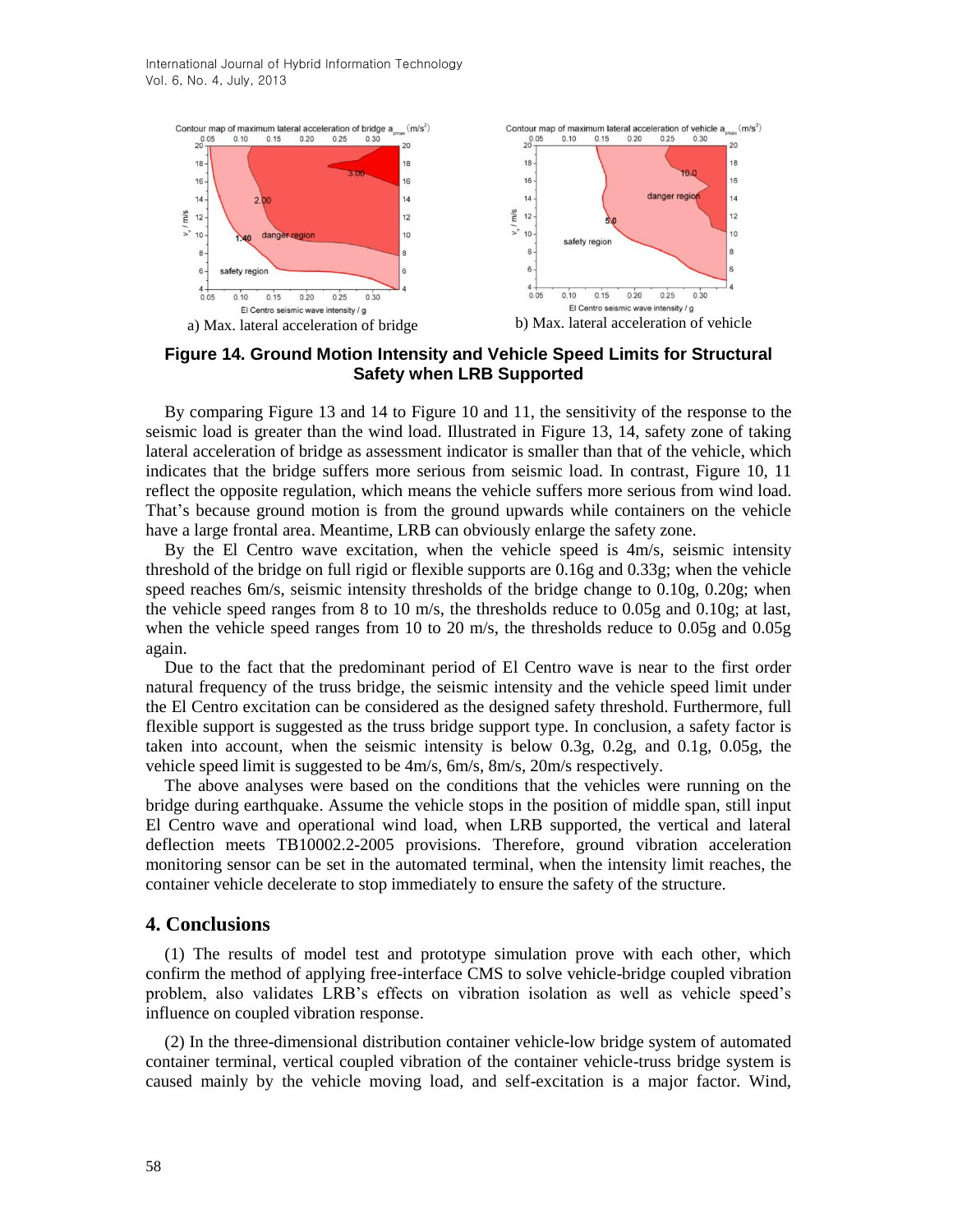seismic load will greatly enhance the lateral vibration. As vehicle speed, fluctuating wind average velocity or ground motion intensity increases, the response increases. And the sensitivity of the response to the seismic load is greater than the wind load.

(3) On evaluating the truss bridge's safety, first evaluate by deflection-span ratio. Then, acceleration indices can be used to assess further. Moreover, the vehicle running stationarity shall be estimated by the lateral acceleration of the vehicle.

(4) The truss bridge is suggested to use LRB supported form. Thus, under wind load (wind velocity<60m/s) without seismic load, the vehicle can reach 20m/s. Moreover, under operational wind (wind velocity=60m/s) and ground motion (EI Centro wave) excitation simultaneously, when the seismic intensity is below 0.3g, 0.2g, 0.1g, 0.05g, the vehicle speed can reach up to 4m/s, 6m/s, 8m/s and 20m/s respectively. However, when the intensity is up to 0.3g, the vehicle must be stopped immediately.

## **Acknowledgements**

This work is sponsored by Shanghai Top Academic Discipline Project- Management Science & Engineering, this paper is supported by Doctoral Fund of the Ministry of Education Jointly Funded Project (20123121120002) and Shanghai Education Committee Project "Shanghai Young College Teacher Training Subsidy Scheme", also supported in part by Ministry of Transport Research Projects (2012-329-810-180), Shanghai Municipal Education Commission Project (12ZZ148, 12ZZ149, 13YZ080).

## **References**

- [1] Y. L. Xu, Z. Nan and X. He, "Vibration of coupled train and cable-stayed bridge system in cross wind", Bridge Engineering, the American Society of Civil Engineers (ASCE), vol. 26, no. 1, **(2004)**, pp. 1389-1306.
- [2] G. Weiwei, X. He and Y. L. Xu, "Dynamic response of long span suspension bridge and running safety of train under wind action", Engineering Mechanics, vol. 23, no. 2, **(2006)**, pp. 103-110.
- [3] Z. Qingyuan and G. Xiangrong, "Vibration analysis of train-bridge time-varying system: theory and application", China Railway Press, Beijing, **(1999)**.
- [4] L. Yongle, Q. Shizhong and L. Haili, "Study on wind velocity field for the coupling vibration of windvehicle-bridge system", Acta Aerodynamica Sinca, vol. 24, no. 1, **(2006)**, pp. 131-136.
- [5] H. Yan, X. He and Z. Nan, "Dynamic response analysis of Train-Bridge system under non-uniform seismic excitations", [China Railway Science,](http://dlib.cnki.net/KNS50/Navi/Bridge.aspx?LinkType=BaseLink&DBCode=cjfd&TableName=cjfdbaseinfo&Field=BaseID&Value=ZGTK&NaviLink=%e4%b8%ad%e5%9b%bd%e9%93%81%e9%81%93%e7%a7%91%e5%ad%a6) vol. 27, no. 5, **(2006)**, pp. 46-53.
- [6] Y. B. Yang, "Vehicle-bridge interaction analysis by dynamic condensation method", Structural Engineering, the American Society of Civil Engineers (ASCE), vol. 121, no. 11, **(1995)**, pp. 1636-1643.
- [7] L. Kailiang, Q. Huiqing and M. Fei, "Free-interface component mode synthesis technique with link substructure as super-element", [Journal of Tongji University \(Natural Science\),](http://dlib.cnki.net/KNS50/Navi/Bridge.aspx?LinkType=BaseLink&DBCode=cjfd&TableName=cjfdbaseinfo&Field=BaseID&Value=TJDZ&NaviLink=%e5%90%8c%e6%b5%8e%e5%a4%a7%e5%ad%a6%e5%ad%a6%e6%8a%a5(%e8%87%aa%e7%84%b6%e7%a7%91%e5%ad%a6%e7%89%88)) vol. 38, no. 8, pp. **(2010)**, pp. 1215-1220,1233.
- [8] X. He and Z. Nan, "Vehicle and structure dynamic interaction (2nd edition)", Science Press, Beijing, **(2005)**.
- [9] M. Shinozuka and C. M. Jan, "Digital simulation of random process and its application", Journal of Sound and Vibration, vol. 25, no. 1, **(1972)**, pp. 111-128.
- [10] H. A. Capers and M. M. Valeo, "FHWA's International Scan on Ensuring Bridge Safety and Serviceability", Transportation Research Record: Journal of the Transportation Research Board, vol. 2202, no. 4, **(2010)**, pp. 117-123.
- [11] S. S. Law and J. Li, "Updating the reliability of a concrete bridge structure based on condition assessment with uncertainties", Engineering Structures, vol. 32, no. 1, **(2010)**, pp. 286-296.
- [12] L. Wu, L. Zhang and J. Zhou, "The Safety Assessment Model of Stone Arch Bridge Based on Fuzzy Synthetic Evaluation", JDCTA: International Journal of Digital Content Technology and its Applications, vol. 6, no. 6, **(2012)**, pp. 43-52.
- [13] C. Ming, "Fuzzy Integrated Evaluation Algorithm of Existing Bridge Based on Grid", AISS: Advances in Information Sciences and Service Sciences, vol. 3, no. 4, **(2011)**, pp. 141-146.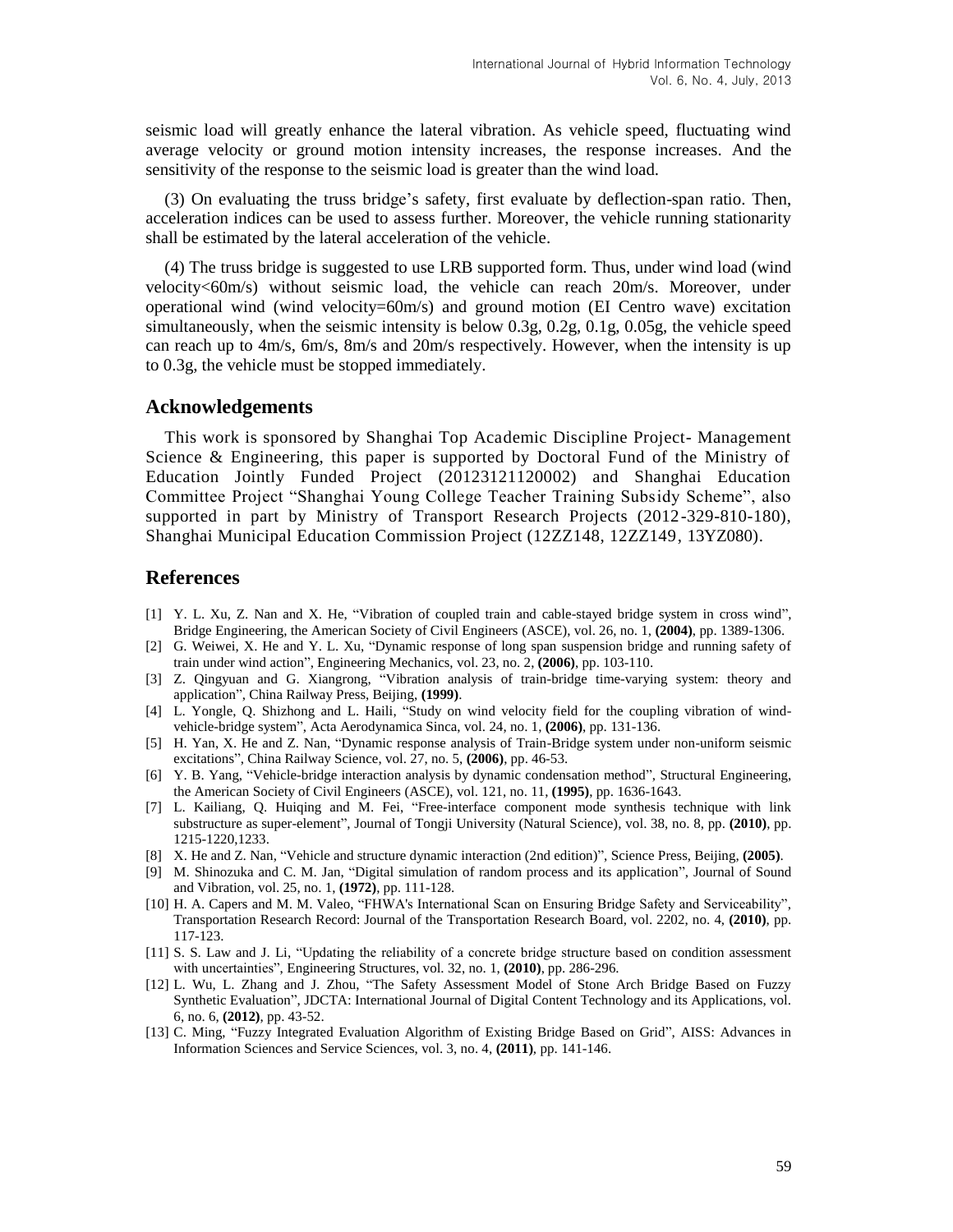# **Appendix I**

According to the Buckingham's  $\pi$  theorem, consider a physical phenomenon having *n* physical variables  $x_1, x_2, x_3, \dots, x_n$  and *k* basic dimensions (L, M, T or L, F, T or such) used to describe them. The phenomenon can be expressed by the relationship among *n*–  $k=m$  non-dimensional groups  $\pi_1, \pi_2, \pi_3, \dots, \pi_m$ . The equation expressing the phenomenon as a function *f* of the physical variables

$$
f(x_1, x_2, L L, x_n) = 0
$$
 (A-1)

Function (A-1) can be substituted by the following equation expressing it as a function  $F$  of a smaller number of non-dimensional groups:

$$
F(p_1, p_2, L L, p_m) = 0 \tag{A-2}
$$

In order to produce  $\pi_1, \pi_2, \pi_3, \dots, \pi_m$ , *k* core physical variables are selected which do not form a  $\pi$  by themselves. Each  $\pi$  group will be a power product of these with each one of the *m* remaining variables. The powers of the physical variables in each  $\pi$  group are determined algebraically by the condition that the powers of each basic dimension must sum to zero.

If *m*  $\pi$  groups of the model equals these of the prototype  $\pi_{im} = \pi_{ip}$ , then both prototype and model are similar. The dimensional analysis will be performed to produce the dynamic-similarity laws below.

The parameters relevant to dynamic model test include stress  $\sigma$ , strain  $\varepsilon$ , elastic stiffness E, passion ratio  $\mu$ , density  $\rho$ , length *l*, angular displacement  $\theta$ , area A, tense load *F*, linear load *q*, mass *m*, stiffness *k*, damp *c*, natural period *T*, velocity *v*, acceleration *a*, gravity *g*, *etc*. Strain, Poisson's ratio and angular displacement are dimensionless quantities. Thus,  $c_{\varepsilon} = c_{\mu} = c_{\theta} = 1$ . Other parameters, such as volume, frequency, can be expressed by length  $l$  and time  $T$  in the dimensional analysis. Take force, length and time (F,L,T) as fundamental unit system, we can obtain unit matrix

|  |  |  |  |  |  |  | $F$   1 1 0 1 0 1 1 1 1 1 1 1 1 1 0 0 0 0 |  |
|--|--|--|--|--|--|--|-------------------------------------------|--|
|  |  |  |  |  |  |  |                                           |  |
|  |  |  |  |  |  |  |                                           |  |

From this unit system, we can achieve three linear homogenous formulations of rank three. Take elastic modulus, density, length as basic quantities, we can obtain  $\pi$  matrix and  $\pi$  terms below.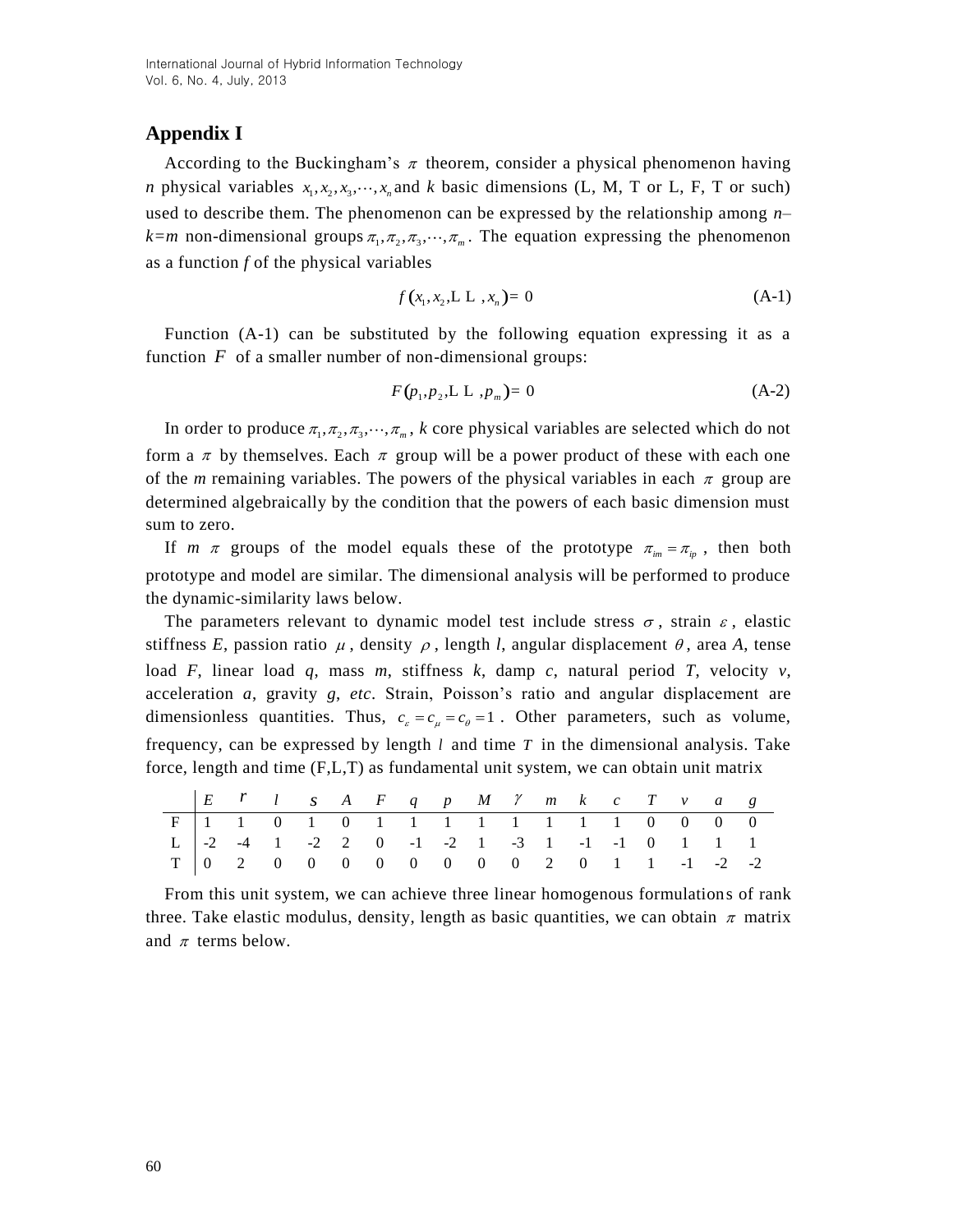| $p_n$                                                                     | E        | r        | l        | $\boldsymbol{S}$ | A              | $\boldsymbol{F}$ | q              | $\boldsymbol{p}$ | M            | γ            | $\boldsymbol{m}$ | $\boldsymbol{k}$ | $\mathcal{C}$ | T            | $\mathcal{V}$ | $\boldsymbol{a}$ | g        |
|---------------------------------------------------------------------------|----------|----------|----------|------------------|----------------|------------------|----------------|------------------|--------------|--------------|------------------|------------------|---------------|--------------|---------------|------------------|----------|
| $p_1 = s / E$                                                             | $-1$     | $\theta$ | $\Omega$ | 1                | $\Omega$       | $\Omega$         | $\Omega$       | $\Omega$         | $\Omega$     | $\Omega$     | $\Omega$         | $\Omega$         | $\Omega$      | $\Omega$     | $\Omega$      | $\Omega$         | $\Omega$ |
| $p_2 = A/l^2$                                                             | $\theta$ | $\Omega$ | $-2$     | $\Omega$         |                | $\mathbf{0}$     | $\mathbf{0}$   | $\mathbf{0}$     | $\Omega$     | $\Omega$     | $\theta$         | $\Omega$         | $\Omega$      | $\Omega$     | $\Omega$      | $\theta$         | $\Omega$ |
| $p_3 = F/(El^2)$                                                          | $-1$     | $\Omega$ | $-2$     | $\Omega$         | $\Omega$       | 1                | $\Omega$       | $\overline{0}$   | $\Omega$     | $\Omega$     | $\Omega$         | $\Omega$         | $\Omega$      | $\Omega$     | $\Omega$      | $\theta$         | $\Omega$ |
| $p_4 = q/(El)$                                                            | $-1$     | $\Omega$ | -1       | $\Omega$         | $\Omega$       | $\Omega$         | 1              | $\Omega$         | $\theta$     | $\Omega$     | $\Omega$         | $\Omega$         | $\Omega$      | $\Omega$     | $\Omega$      | $\Omega$         | $\Omega$ |
| $p_5 = p/E$                                                               | $-1$     | $\Omega$ | $\Omega$ | $\Omega$         | $\Omega$       | $\Omega$         | $\Omega$       | 1                | $\Omega$     | $\Omega$     | $\Omega$         | $\Omega$         | $\Omega$      | $\Omega$     | $\Omega$      | $\Omega$         | $\Omega$ |
| $p_6 = M / (El^3)$                                                        | $-1$     | $\Omega$ | $-3$     | $\Omega$         | $\Omega$       | $\Omega$         | $\Omega$       | $\Omega$         | 1            | $\Omega$     | $\Omega$         | $\Omega$         | $\Omega$      | $\Omega$     | $\Omega$      | $\Omega$         | $\Omega$ |
| $p_7 = g \mathbin{/} (E/l)$                                               | $-1$     | $\Omega$ | 1        | $\theta$         | $\Omega$       | $\Omega$         | $\Omega$       | $\Omega$         | $\Omega$     | 1            | $\Omega$         | $\Omega$         | $\Omega$      | $\Omega$     | 0             | $\Omega$         | $\Omega$ |
| $p_8 = m/(rl^3)$                                                          | $\Omega$ | $-1$     | $-3$     | $\Omega$         | $\Omega$       | $\Omega$         | $\Omega$       | $\Omega$         | $\Omega$     | $\Omega$     | 1                | $\Omega$         | $\Omega$      | $\Omega$     | $\Omega$      | $\Omega$         | $\Omega$ |
| $p_9 = k/(El)$                                                            | $-1$     | $\Omega$ | $-1$     | $\Omega$         | $\theta$       | $\mathbf{0}$     | $\mathbf{0}$   | $\overline{0}$   | $\mathbf{0}$ | $\mathbf{0}$ | $\theta$         | 1                | $\theta$      | $\mathbf{0}$ | $\Omega$      | $\theta$         | $\Omega$ |
| $p_{10} = -$<br>$(\overline{Er})^{1/2}l^2$<br>$\overline{El^{3/2}}$       | $-1/2$   | $-1/2$   | $-2$     | $\overline{0}$   | $\mathbf{0}$   | $\mathbf{0}$     | $\overline{0}$ | $\overline{0}$   | $\mathbf{0}$ | $\mathbf{0}$ | $\overline{0}$   | $\mathbf{0}$     | 1             | $\theta$     | $\Omega$      | $\mathbf{0}$     | $\Omega$ |
| $TE^{1/2}$<br>$\tau$<br>$p_{11} = \frac{1}{r^{1/2}l} = \frac{1}{l^{1/2}}$ | 1/2      | $-1/2$   | $-1$     | $\Omega$         | $\overline{0}$ | $\mathbf{0}$     | $\mathbf{0}$   | $\mathbf{0}$     | $\mathbf{0}$ | $\Omega$     | $\theta$         | $\overline{0}$   | $\theta$      | 1            | $\Omega$      | $\mathbf{0}$     | $\Omega$ |
| $p_{12} = v / (E / r)^{1/2} = v / l^{1/2}$                                | $-1/2$   | 1/2      | $\Omega$ | $\Omega$         | $\Omega$       | $\mathbf{0}$     | $\Omega$       | $\Omega$         | $\Omega$     | $\Omega$     | $\Omega$         | $\Omega$         | $\Omega$      | $\Omega$     |               | $\Omega$         | $\Omega$ |
| $p_{13} = a/(E/rl)$                                                       | $-1$     |          |          | $\Omega$         | $\Omega$       | $\mathbf{0}$     | $\mathbf{0}$   | $\Omega$         | $\Omega$     | $\Omega$     | $\Omega$         | $\Omega$         | $\Omega$      | $\Omega$     | 0             |                  | $\Omega$ |
| $p_{14} = g/(E/rl)$                                                       | $-1$     | 1        |          | $\overline{0}$   | $\theta$       | $\boldsymbol{0}$ | $\mathbf{0}$   | $\overline{0}$   | $\theta$     | $\theta$     | $\theta$         | $\mathbf{0}$     | $\theta$      | $\theta$     | $\theta$      | $\theta$         |          |

Take gravitational acceleration similarity ratio  $c<sub>g</sub> = 1$ , and then  $c<sub>\rho</sub> = c<sub>E</sub> / c<sub>l</sub>$ ; dynamicsimilarity conditions can be obtained (in Table I) by the above  $\pi$  terms.

| <b>Physical Variables</b> | <b>Dimension</b> | <b>Similarity Principles</b>                      | <b>Similarity Constants</b> |
|---------------------------|------------------|---------------------------------------------------|-----------------------------|
| Length $l$                | ſLΙ              | c <sub>I</sub>                                    | 1/30                        |
| Mass $m$                  | $[FL^{-1}T^2]$   | $c_m = c_r c_l^3$                                 | $1/30^2$                    |
| Stiffness $k$             | $[FL^{-1}]$      |                                                   | 1/30                        |
| Damp $c$                  | $[FL^{-1}T]$     | $c_k = c_E c_l$<br>$c_c = c_E c_l$ <sup>3/2</sup> | $1/30^{3/2}$                |
| Density $r$               | $[FL^{-4}T^2]$   | $c_r = c_F/c_l$                                   | 30                          |
| Time (period) T           | [T]              | $c_t = c_l^{1/2}$                                 | $1/\sqrt{30}$               |
| Velocity $\nu$            | $[LT^{-1}]$      | $c_v = c_l^{1/2}$                                 | $1/\sqrt{30}$               |
| Acceleration a            | $[LT^{-2}]$      | $c_a = c_E / (c, c_l)$                            |                             |

**Table I. Similarity Principles of Dynamic Structural Model Test**

## **Author**



**LU Kai-liang,** received his PhD from Tongji University, Shanghai, China. Currently, he is working in Logistics Engineering College, Shanghai Maritime University (SMU) as a lecturer. His research interests include port machine structure and system dynamics, theory and method of dynamic design and optimization of structure, *etc*. He has 12 publications to his credit both in international and national Journals. He is a committee member of Shanghai Society of Theoretical & Applied Mechanics, member of China Construction Machinery Society (CCMS), and Logistics Engineering Institution, CMES.